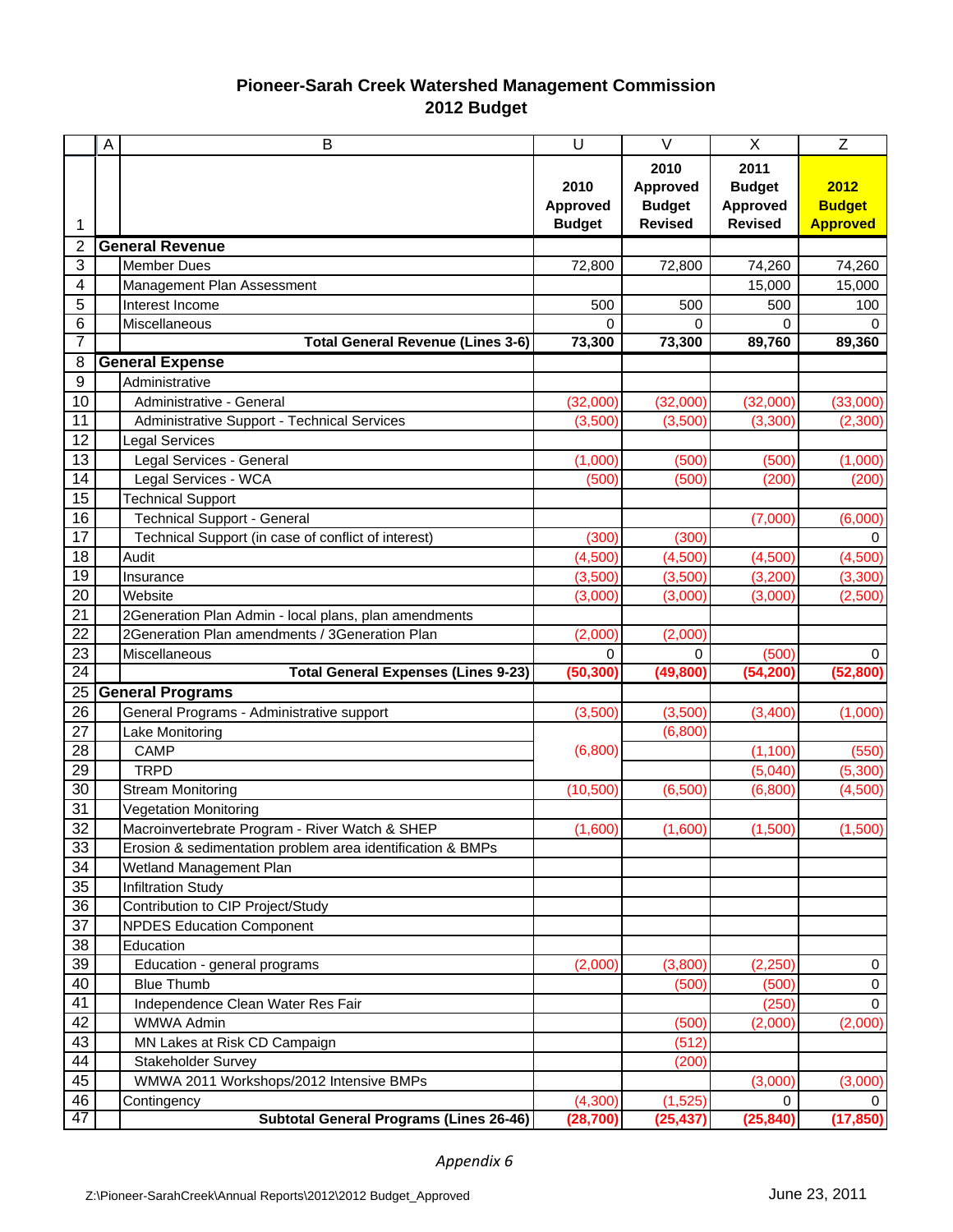## **Pioneer-Sarah Creek Watershed Management Commission 2012 Budget**

|                 | A | B                                                               | U               | $\vee$          | X              | $\mathsf{Z}$    |  |
|-----------------|---|-----------------------------------------------------------------|-----------------|-----------------|----------------|-----------------|--|
|                 |   |                                                                 |                 | 2010            | 2011           |                 |  |
|                 |   |                                                                 | 2010            | <b>Approved</b> | <b>Budget</b>  | 2012            |  |
|                 |   |                                                                 | <b>Approved</b> | <b>Budget</b>   | Approved       | <b>Budget</b>   |  |
| 1               |   |                                                                 | <b>Budget</b>   | <b>Revised</b>  | <b>Revised</b> | <b>Approved</b> |  |
| 48              |   | <b>Project Reviews</b>                                          |                 |                 |                |                 |  |
| 49              |   | <b>Project Review Fees</b>                                      | 10,000          | 10,000          | 8,000          | 8,000           |  |
| 50              |   | Project Reviews - HCES                                          | (13,000)        | (13,000)        | (8,000)        | (9,000)         |  |
| 51              |   | Project Reviews - Admin Support                                 |                 |                 |                | (1,000)         |  |
| 52              |   | <b>Policy Enforcement Fees</b>                                  |                 |                 |                |                 |  |
| 53              |   | <b>Policy Enforcement</b>                                       |                 |                 |                |                 |  |
| 54              |   | Developers' Guidelines                                          |                 |                 |                |                 |  |
| 55              |   | <b>Subtotal Project Reviews (Lines 49-54)</b>                   | (3,000)         | (3,000)         | 0              | (2,000)         |  |
| 56              |   | <b>Wetland Conservation Act (WCA)</b>                           |                 |                 |                |                 |  |
| 57              |   | <b>WCA Fees (including TEP fees)</b>                            | 4,000           | 4,000           | 3,000          | 1,000           |  |
| 58              |   | <b>WCA Review - HCES</b>                                        | (5,000)         | (5,000)         | (3,000)        | (2,000)         |  |
| 59              |   | WCA - Admin/Legal Support                                       |                 |                 |                | (1,000)         |  |
| 60              |   | <b>WCA Expense - TEP</b>                                        |                 |                 |                |                 |  |
| 61              |   | <b>WCA - TEP Consultant</b>                                     |                 |                 |                |                 |  |
| 62              |   | Subtotal WCA (Lines 57-61)                                      | (1,000)         | (1,000)         | 0              | (2,000)         |  |
|                 |   | TOTAL GEN EXP, PROGRAMS, PROJ REVIEWS, WCA (Lines               |                 |                 |                |                 |  |
| 63              |   | 7,24,47,55,62)                                                  | (9,700)         | (5, 937)        | 9,720          | 14,710          |  |
| 64              |   | TMDLs AND IMPLEMENTATION PLANS                                  |                 |                 |                |                 |  |
| 65              |   | Lake Independence                                               |                 |                 |                |                 |  |
| 66              |   | Lake Independence TMDL / Implementation Plan Phase II (Revenue) |                 |                 |                |                 |  |
| 67              |   | Lake Independence TMDL / Implementation Plan Phase II (Expense) |                 |                 |                |                 |  |
| 68              |   | Lake Independence TMDL - nutrient mgmt - onsite assessments     |                 |                 |                |                 |  |
| 69              |   | Lake Independence CWLA - nutrient mgmt                          |                 |                 |                |                 |  |
| 70              |   | Lake Independence CWLA - nutrient mgmt                          |                 |                 |                |                 |  |
| 71              |   | Lake Independence CWLA - nutrient mgmt - HCES/Admin             |                 |                 |                |                 |  |
| 72              |   | Manure Management - Three Rivers Park District - 2006 Agreement |                 |                 | 22,000         | 13,993          |  |
| 73              |   | Manure Management - Three Rivers Park District                  |                 |                 |                |                 |  |
| 74              |   | Wetland, Lake, Stream Buffer Standards/Implementation           | (5,000)         |                 | (2,000)        | (2,000)         |  |
| 75              |   | Model ordinance for ag practices                                | (5,000)         |                 | (5,000)        |                 |  |
| 76              |   | Contribution to CIP Project                                     |                 |                 | (5,000)        | (5,000)         |  |
| $\overline{77}$ |   | <b>BMP Projects</b>                                             |                 |                 | (10,000)       | (6,993)         |  |
| 78              |   | Lake Independence MEP Grant                                     |                 |                 |                |                 |  |
| 79              |   | Lake Independence MEP Grant                                     |                 |                 |                |                 |  |
| 80              |   | Loretto Wetland                                                 |                 |                 |                |                 |  |
| 81              |   | Monitor Loretto WWTF outfalls                                   |                 |                 |                |                 |  |
| 82              |   | Subtotal Lake Independence (Lines 66-81)                        | (10,000)        | 0               | 0              | 0               |  |
| 83              |   | <b>Lake Sarah</b>                                               |                 |                 |                |                 |  |
| 84              |   | Lake Sarah Project (1990 Grant) - lake level monitoring         |                 |                 |                |                 |  |
| 85              |   | Water Control Project - Lake Sarah - TRPD ending 12/07          |                 |                 |                |                 |  |
| 86              |   | Lake Sarah TMDL - NRICH                                         |                 | 10,000          |                |                 |  |
| 87              |   | Lake Sarah TMDL - NRICH                                         |                 |                 |                |                 |  |
| 88              |   | Lake Sarah TMDL - Implementation Plan                           |                 |                 |                |                 |  |
| 89              |   | Lake Sarah TMDL - Implementation Plan                           |                 |                 |                |                 |  |
| 90              |   | <b>Staff Support</b>                                            |                 |                 |                |                 |  |
| 91              |   | Vegetation Plan                                                 |                 |                 |                |                 |  |
| 92              |   | Maintain Stormwater Basins on Loretto Creek                     |                 |                 |                |                 |  |
| 93              |   | Subtotal Lake Sarah (Lines 84-92)                               | 0               | 10,000          | 0              | $\mathbf 0$     |  |

*Appendix 6*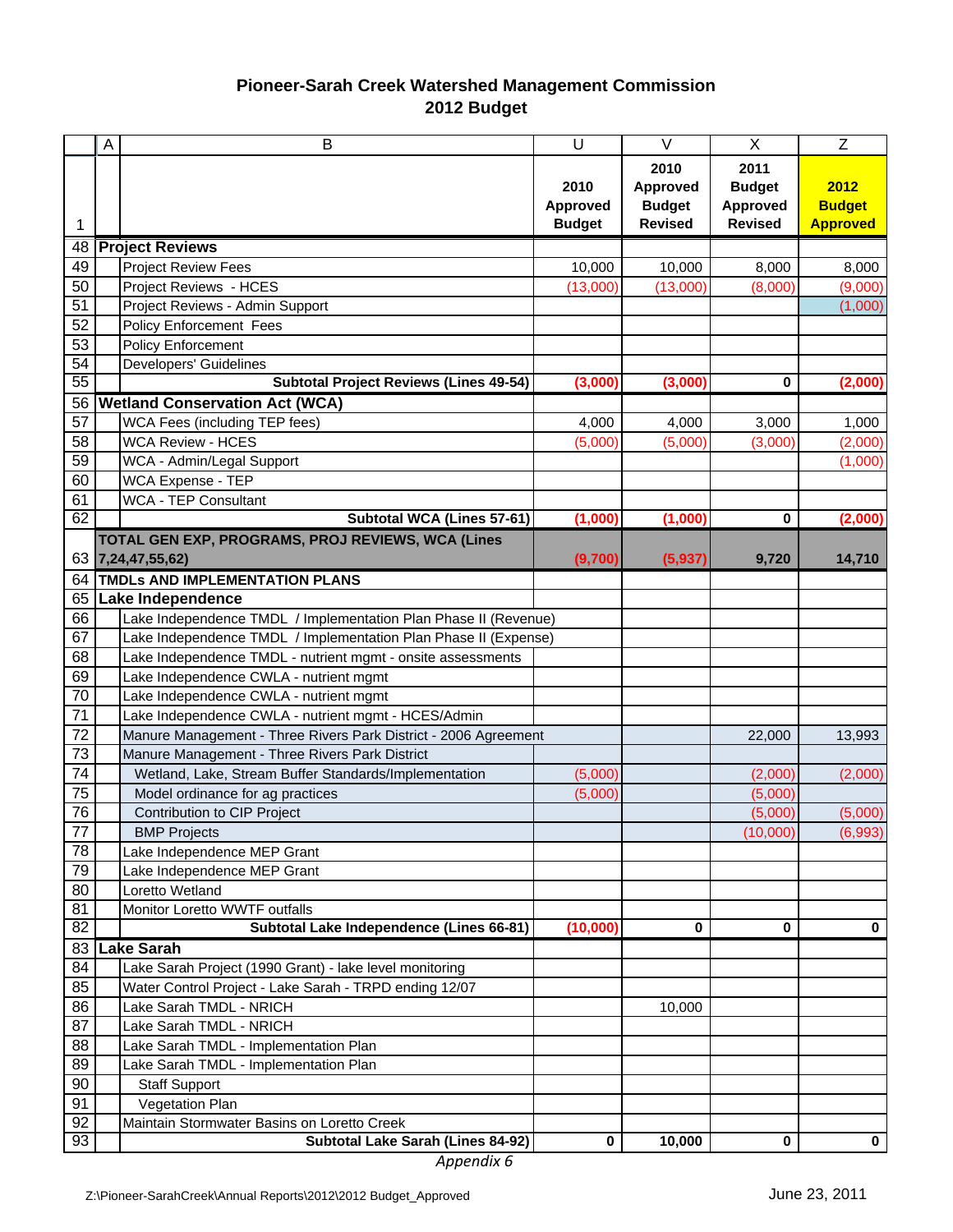## **Pioneer-Sarah Creek Watershed Management Commission 2012 Budget**

|                 | A                                                         | B                                                           | U                                 | V                                                          | X                                                          | Z                                        |
|-----------------|-----------------------------------------------------------|-------------------------------------------------------------|-----------------------------------|------------------------------------------------------------|------------------------------------------------------------|------------------------------------------|
|                 |                                                           |                                                             | 2010<br>Approved<br><b>Budget</b> | 2010<br><b>Approved</b><br><b>Budget</b><br><b>Revised</b> | 2011<br><b>Budget</b><br><b>Approved</b><br><b>Revised</b> | 2012<br><b>Budget</b><br><b>Approved</b> |
| 94              |                                                           | <b>Future TMDLS &amp; Implementation</b>                    |                                   |                                                            |                                                            |                                          |
| 95              |                                                           | Cooperator funding (MPCA)                                   |                                   |                                                            |                                                            |                                          |
| 96              |                                                           | <b>Cooperator Expense</b>                                   |                                   |                                                            |                                                            |                                          |
| $\overline{97}$ |                                                           | <b>Subtotal Future TMDLS (Lines 95-96)</b>                  | 0                                 | 0                                                          | 0                                                          | $\bf{0}$                                 |
| 98              |                                                           | <b>Watershed-wide TMDL (estimated)</b>                      |                                   |                                                            |                                                            |                                          |
| 99              |                                                           | <b>Cooperator Funding (MPCA)</b>                            |                                   |                                                            |                                                            | 75,000                                   |
| 100             |                                                           | Cooperator Expense TRPD in-kind (not included in totals)    |                                   |                                                            |                                                            | (60,000)                                 |
| 101             |                                                           | Cooperator Expense - Commission contribution (cash)         |                                   |                                                            |                                                            | (26, 500)                                |
| 102             |                                                           | TRPD Water Monitoring (Cooperative Agmt, begin escrowing 20 | (20,000)                          | (20,000)                                                   | (20,000)                                                   | (60,000)                                 |
| 103             |                                                           | <b>Commission Staff Support</b>                             | (4,000)                           | (2,000)                                                    | (2,000)                                                    | (2,000)                                  |
| 104             |                                                           | <b>Subtotal Watershed-wide TMDL (Lines 99-103)</b>          | (24,000)                          | (22,000)                                                   | (22,000)                                                   | (13,500)                                 |
| 105             |                                                           | TOTAL TMDLs AND IMPLEMENTATION (Lines 82,93,97,104)         | (34,000)                          | (12,000)                                                   | (22,000)                                                   | (13,500)                                 |
|                 |                                                           | 106 Capital Improvement Projects/Studies (CIPs)             |                                   |                                                            |                                                            |                                          |
| 107             |                                                           | Loretto Wetland - Three Rivers Park District                |                                   |                                                            |                                                            |                                          |
| 108             |                                                           | Study of culverts at RR & County Line Road                  |                                   |                                                            |                                                            |                                          |
| 109             |                                                           | Little Long Lake - protection projects                      |                                   |                                                            |                                                            |                                          |
| 110             |                                                           | Contribution to CIP Project/Study.                          |                                   |                                                            |                                                            | (5,000)                                  |
| $111$           |                                                           | 2010 SWAG - Watershed Assessment                            |                                   | 18,485                                                     | 11,280                                                     | 12,751                                   |
| 112             |                                                           | Objective 1: Conduct condition assessment of 7 lakes        |                                   | (1, 125)                                                   | (405)                                                      | (405)                                    |
| 113             |                                                           | Objective 2: Coordinate condition assessment for 3 streams  |                                   | (16, 560)                                                  | (10, 875)                                                  | (7, 846)                                 |
| 114             |                                                           | Objective 3: Summarize assessment data into final report    |                                   | $\Omega$                                                   | $\mathbf{0}$                                               | (3,000)                                  |
| 115             |                                                           | Objective 4: Outreach                                       |                                   | (800)                                                      | $\mathbf 0$                                                | (1,500)                                  |
| 116             |                                                           | Subtotal CIPs (Lines 107-115)                               | 0                                 | $\Omega$                                                   | $\bf{0}$                                                   | (5,000)                                  |
|                 |                                                           | 117 Watershed Management Plan                               |                                   |                                                            |                                                            |                                          |
| 118             |                                                           | Major Plan Amendment                                        |                                   |                                                            | (5,000)                                                    |                                          |
| 119             |                                                           | Third Generation Plan (see line 130)                        | (7,500)                           | (7,500)                                                    | (15,000)                                                   | 0                                        |
| 120             |                                                           | Subtotal Management Plan (Lines 118-119)                    | (7,500)                           | (7,500)                                                    | (20,000)                                                   | 0                                        |
|                 | 121 TOTAL TMDLs, CIPs, MGMT PLAN (Lines 105, 116 and 120) |                                                             | (41, 500)                         | (19, 500)                                                  | (42,000)                                                   | (18, 500)                                |
|                 |                                                           | 122 (To) From Reserves                                      |                                   |                                                            |                                                            |                                          |
|                 |                                                           | 123 Increase (decrease) in reserved funds                   |                                   |                                                            |                                                            |                                          |
|                 |                                                           | 124 Total All Activity (Lines 63 + 121)                     | (51, 200)                         | (25, 437)                                                  | (32, 280)                                                  | (3,790)                                  |
|                 |                                                           | 125 Fund Balance Current Year Activites                     |                                   |                                                            |                                                            |                                          |
| 126             |                                                           | before carry-over and adjustments                           |                                   |                                                            |                                                            |                                          |
|                 |                                                           | 127 Ending Fund Balance incl. Encumbered/Designated Funds   |                                   |                                                            |                                                            | 76,848                                   |
| 128             |                                                           | Encumbered Funds at year-end - WCA                          |                                   |                                                            |                                                            | (21, 827)                                |
| 129             |                                                           | <b>Unreserved/unrestricted per Audit</b>                    |                                   |                                                            |                                                            |                                          |
| 130             |                                                           | <b>Designated Funds (Lake Inde MEP)</b>                     |                                   |                                                            |                                                            | (1, 230)                                 |
| 131             |                                                           | Encumbered for third generation plan                        |                                   |                                                            |                                                            | (52, 500)                                |
| 132             |                                                           | Total Encumbered/Designated Funds (lines 128, 130, 131)     |                                   |                                                            |                                                            | (75, 557)                                |
| 133             |                                                           | <b>Unencumbered/Undesignated Funds</b>                      |                                   |                                                            |                                                            | 1,291                                    |
| 134             |                                                           |                                                             |                                   |                                                            |                                                            |                                          |